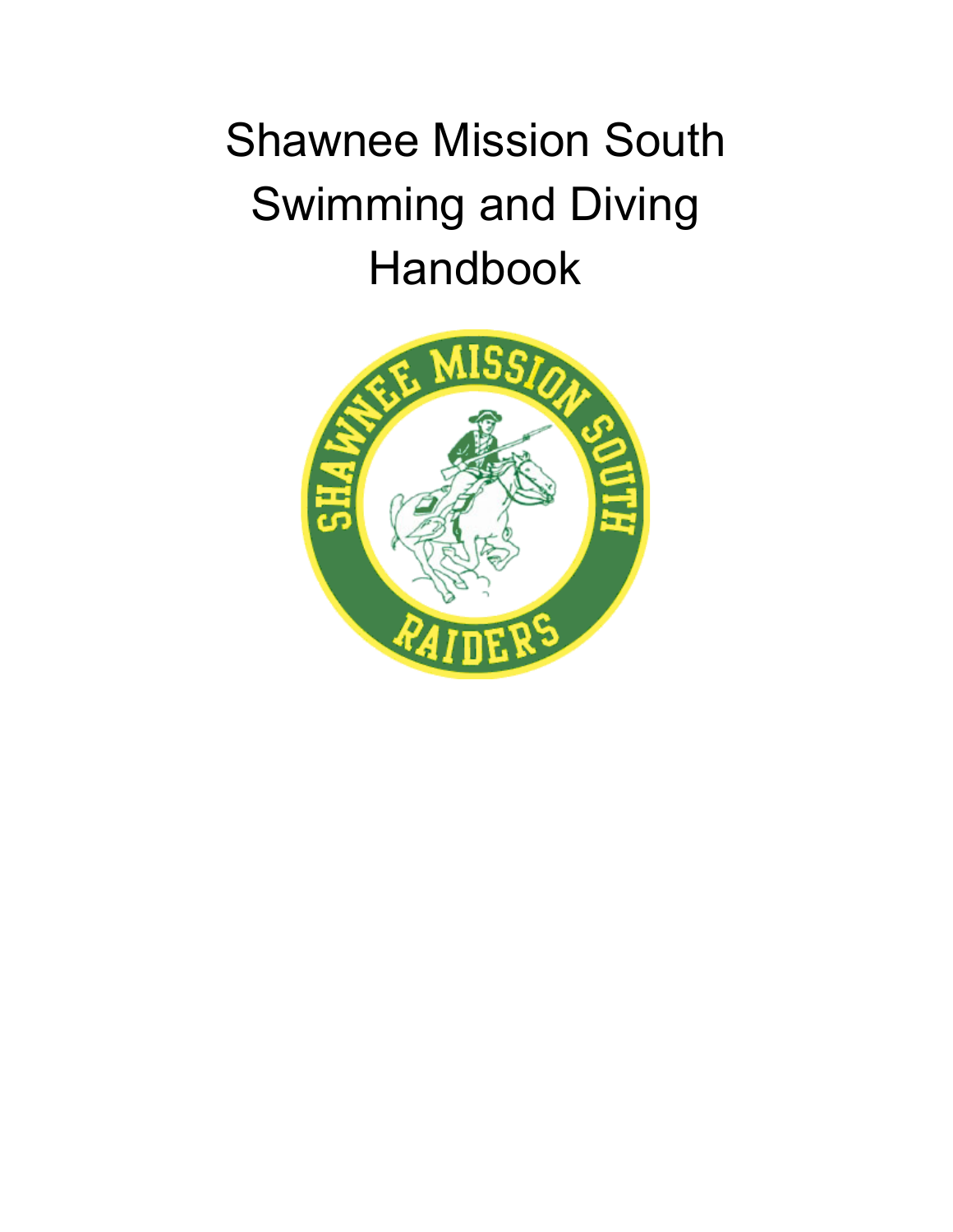## **Head Coach:**

Derek Berg – Boys and Girls Swim & Dive derekberg@smsd.org 913-579-6568 – Cell

#### **Coaching Experience**:

Tarpon Aquatics- Charlotte, FL **Assistant Novice Coach 1999** KC Blazers- Roeland Park, KS Deck Coach 2003-2005 Olathe Lightning- Olathe, KS Head Coach 2005-2007 Deer Creek Neighborhood Team- Overland Park, KS Head Coach 2012-2017 Blue Valley North- Overland Park, KS Head Coach 2007-2017

#### **Awards and Honors:**

 Kansas 6A Girls Coach of the Year NFHS Midwest Section Girls Coach of the Year, 2015-16 Kansas 6A Boys Coach of the Year NFHS Midwest Section Boys Coach of the Year EKL Championships, 2011 and 2014 Boys 6A State Championship, 3 x Runner up 6A Boys, 3 x 3<sup>rd</sup> Place Finishes 6A State Championships, 18 All-America swims

**Teaching Responsibilities**: Science- Physical Science, Meteorology, Global Issues

#### **Education:**

Master of Education- Curriculum and Instruction, Avila University Bachelor of Science in Biology; University of South Dakota, Vermillion, SD

#### **Assistant Coaches:**

Assistant Coach- Chris Copeland Assistant Diving- Emma Roush Assistant Coach- Rachel Neuman

#### **Coaching Philosophy**:

I believe in the development of the athletes involved in our program to achieve the best they can, in all that they do. Two quotes from great coaches can sum up my philosophy:

"*I don't train champions. My goal is to create an environment where champions are inevitable."* Jonty Skinner, the National Team coach 2000-2006

"*Champions don't do the extraordinary. They do the ordinary things better than everyone else.* Chuck Knoll, Head Coach of the Pittsburgh Steelers 1969-1991

As the Head Coach of Shawnee Mission South Swimming and Diving, I will create an environment of success, providing the opportunity for kids to achieve their goals, both in and out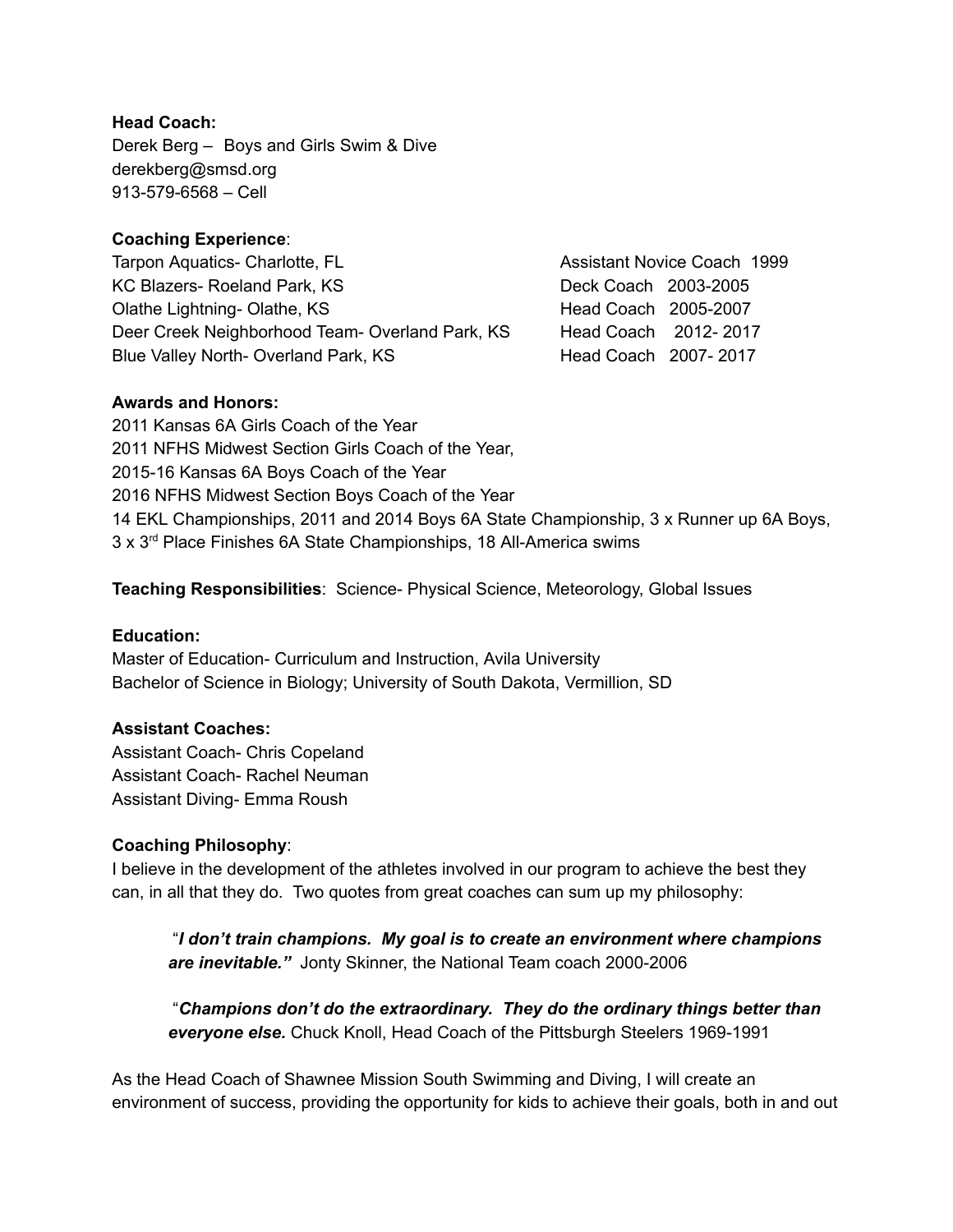of the water. I believe in good sportsmanship and teamwork and will promote both to all members of the team.

My main responsibility as the Head Coach is to help each athlete become the best swimmer that they are capable of becoming. I believe the number one goal for each athlete is to improve their technique and achieve their best times throughout the season. As the team's head coach, I take the responsibility to stay as current with that research as I can and to convey the necessary knowledge and skills to the kids so that they can continue to improve, no matter what level.

# **Practice Schedule**

Monday-Friday: 3-5:30pm Saturdays/Holidays: 7-9:30am

Due to numbers, we will most likely be splitting the team into different groups so we can maximize our space. The first week will be used to determine which group would most benefit each athlete.

## **Green Group**:

3-4:15- Pool 4:15-4:45- Dryland Exercises

**Gold Group**:

3:15-3:45- Stretching and Dryland 3:45-5:30- Pool

**Diving Practice**: Divers practices are 3-4:30 on Monday-Wednesday 6:50-8:20 am Thursdays 6-7:15am Fridays 9-10:30am Saturdays

# **What an athlete will need to participate:**

- 1. Goggles, may want at least two pairs in case straps break
- 2. Swim Suits, briefs or jammers, whatever the athlete is comfortable with, many athletes wear 2 suits in practice and have a separate racing suit that is only worn during meets, you may find inexpensive suits at just about any sporting goods store or Swimquik. The team suit order will be used as racing suits during the season.
- 3. Towel and/or shammy
- 4. Shoes, Shorts or Sweats, and T-shirt appropriate for Dryland Exercises
- 5. The team puts together an apparel order every year, including a team T-shirt, sweatshirt, shorts, and a long-sleeve T-shirt option. These items are all optional, though it is recommended that each member order at least the team T-shirt.